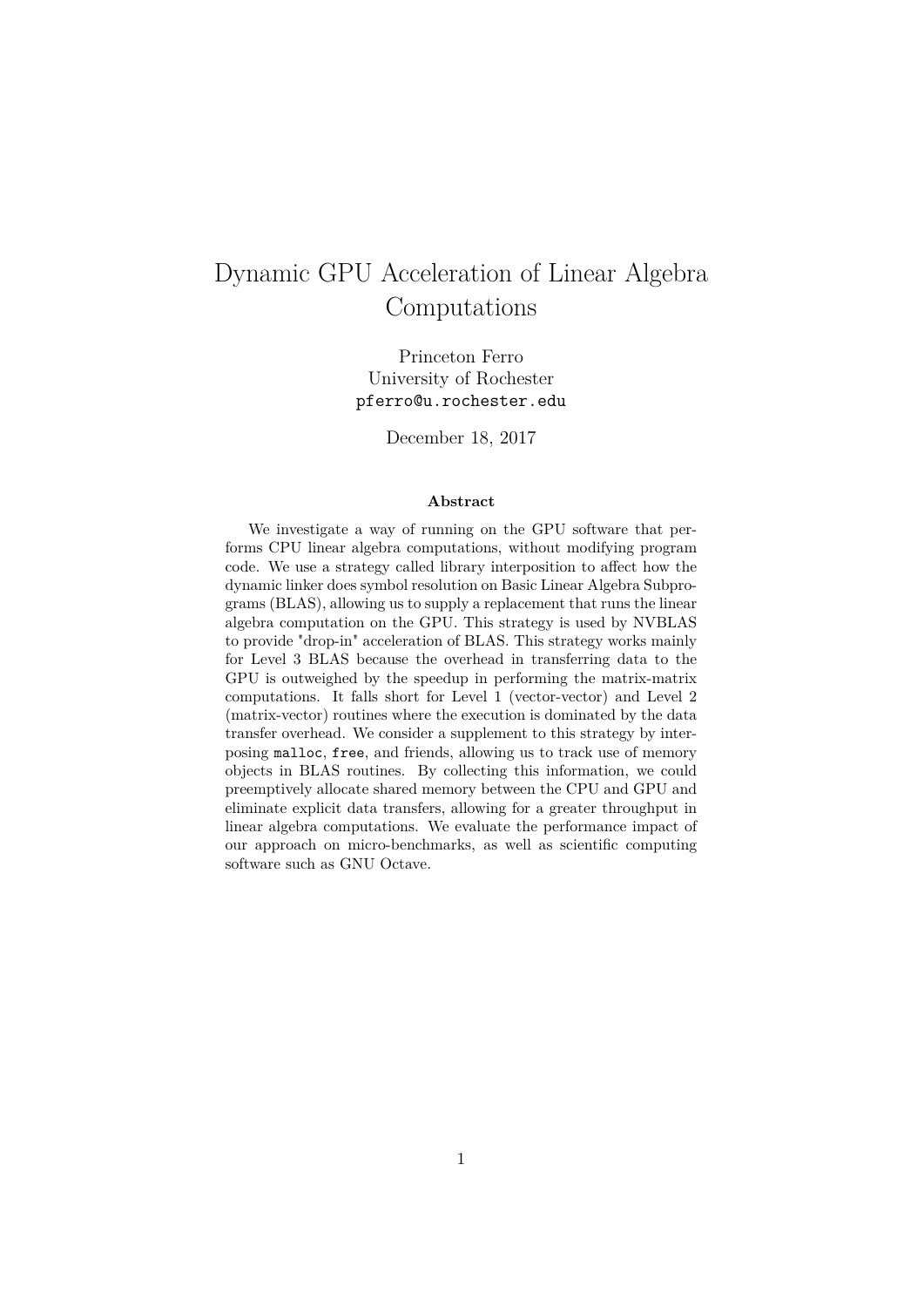## **Contents**

|              | 1 Introduction  | 3              |
|--------------|-----------------|----------------|
| $\mathbf{2}$ | Related Work    | 3              |
| 3            | Methods         | 3              |
|              | 3.1             | 3              |
|              |                 | $\overline{4}$ |
|              | 3.3             | $\overline{4}$ |
|              | Limitations     | 5              |
| 5.           | Results         | 5              |
|              | 5.1             | 5              |
|              | 5.2             | - 7            |
|              | 5.3             | - 8            |
| 6            | Acknowledgments | 9              |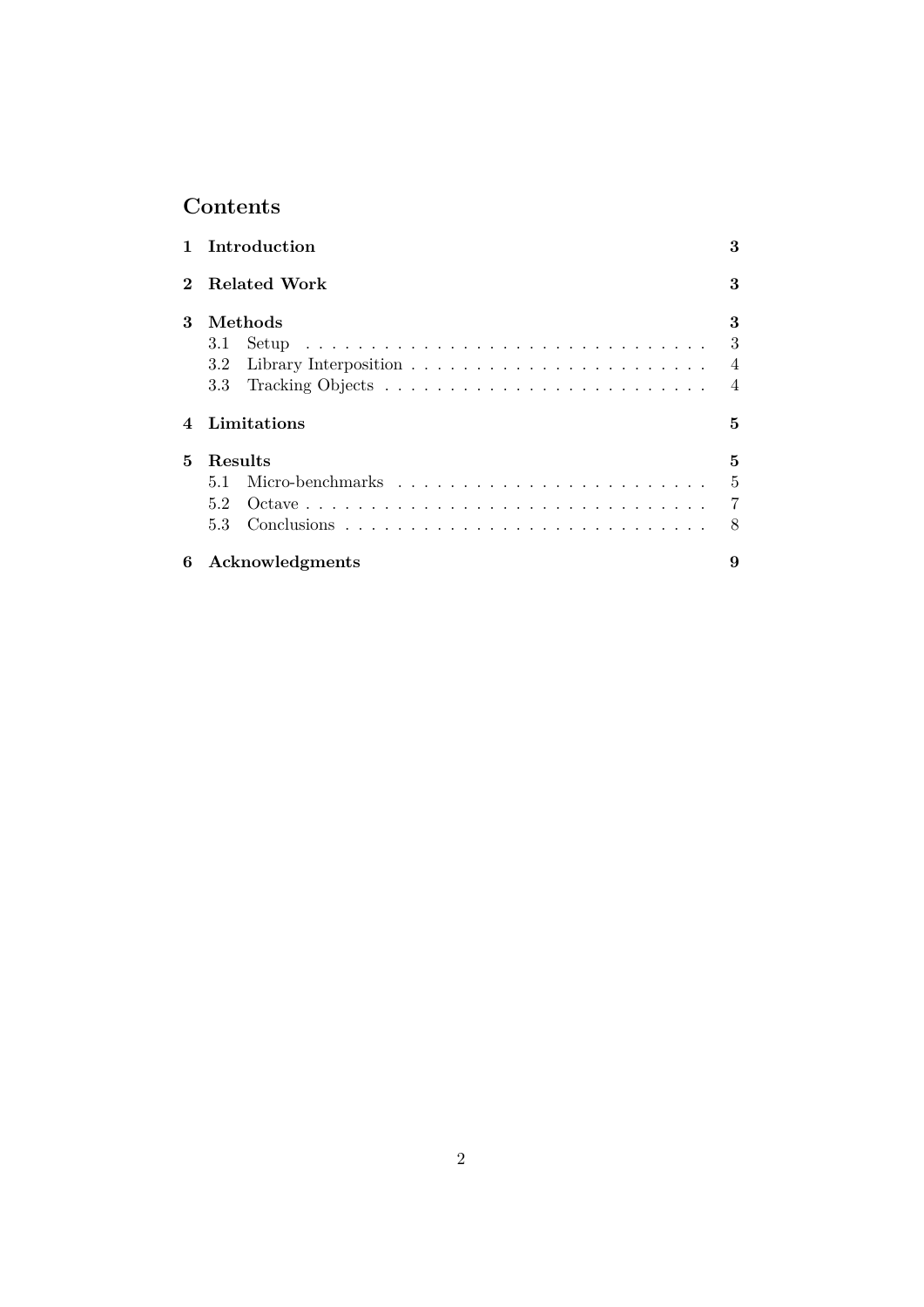## **1 Introduction**

<span id="page-2-0"></span>Many researchers use scientific packages like NWChem to simulate physical interactions, or scripting environments like Octave and NumPy to process data. Linear algebra computations are employed for these tasks. These computations are encapsulated into optimized subroutines in a library like Intel MKL, OpenBLAS, or LAPACK, which all run on the central processor. However, the graphics processor is better-suited to performing many linear algebra computations with a high degree of parallelism. Improving performance in these intermediate calculations has the potential to significantly increase efficiency in research that relies on this scientific software.

NVidia's CUDA runtime allows programmers to run code written in the CUDA language on the GPU. There also exist runtimes for the  $C, C++,$ Fortran, and other languages. Perhaps one reason why software hasn't taken advantage of this runtime is the effort needed to write a GPU-based layer for existing code, while maintaining another layer for devices that don't have NVidia GPUs. Another factor is the desire to be portable to other GPUs, which is not supported by CUDA. A runtime solution would avoid these drawbacks.

## **2 Related Work**

<span id="page-2-1"></span>NVidia's NVBLAS [nvb17] tackles the same problem domain, using library interposition to accelerate BLAS Level 3 routines, but not Levels 1 and 2. The reason is that Level 3 routines are computation-intensive matrixmatrix operations, so for large matrices the execution time is dominated by computation on [the CP](#page-8-0)U. Hence, moving this computation to the GPU reduces computation time more than it increases data transfer overhead. This is not the case for vector-vector and vector-matrix operations. This is not an ideal solution for a few reasons:

- 1. Level 1 and 2 routines are not GPU-accelerated due to the data transfer overhead. However, it may be possible for certain computations to see a speedup if the data transfer overhead could be overcome.
- 2. Even though Level 3 routines are accelerated, the implementation must still perform manual memory transfers before and after kernel execution. This incurs overhead.

## **3 Methods**

#### **3.1 Setup**

<span id="page-2-3"></span><span id="page-2-2"></span>We developed software to run on Linux-based operating systems. Our approach to GPU-acceleration uses NVidia's CUDA environment. Our tests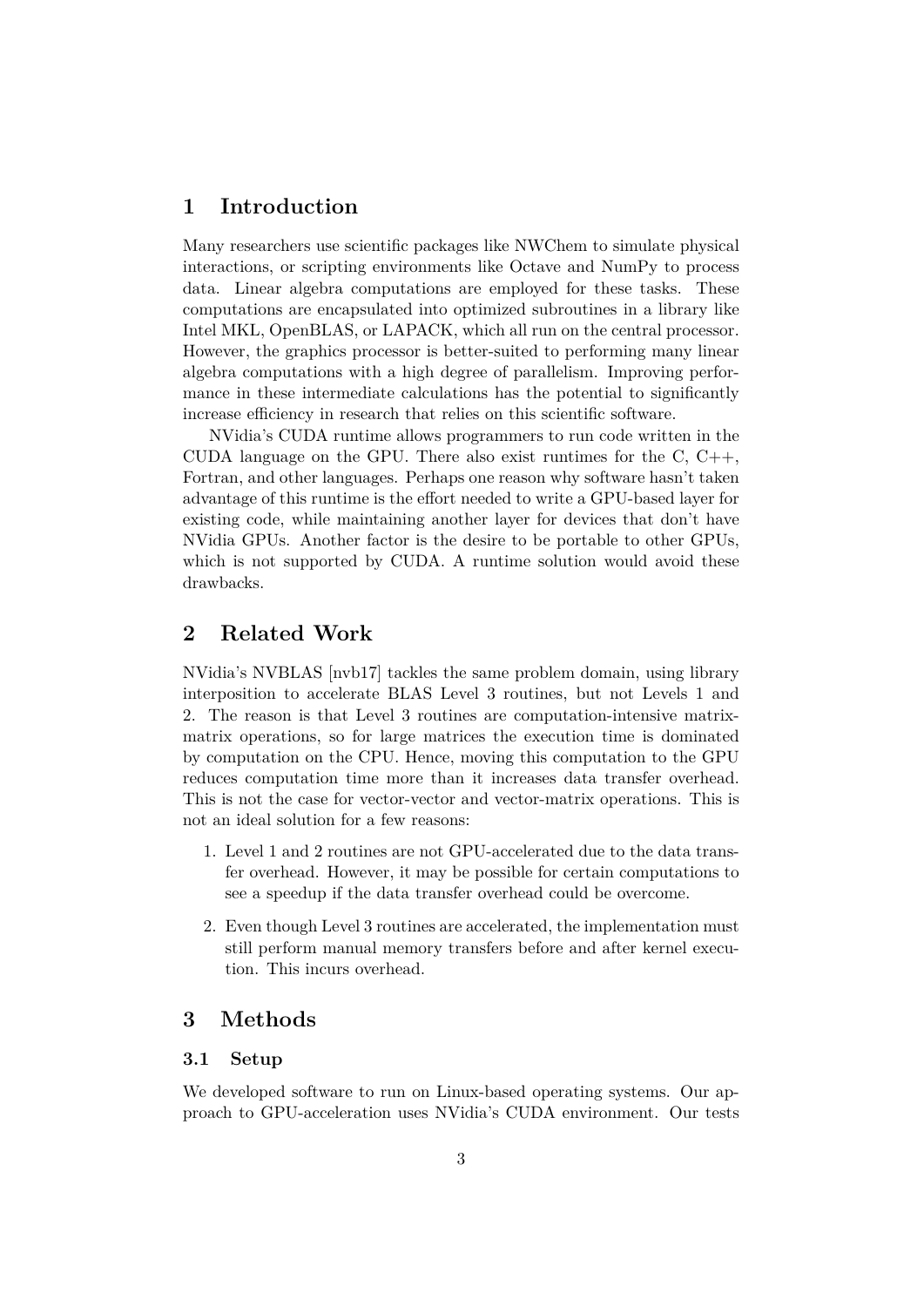are on Centos 7 with an NVIDIA Quadro M4000 with 8GB DDR5 and an Intel Xeon E7 v4 with 32 threads at 2.80 GHz.

#### **3.2 Library Interposition**

Linux's dynamic linker, ld.so, recognizes the LD\_PRELOAD environment variable, which specifies a shared object to load first, causing all subsequent symbol resolution to go through this library. We use this approach to override cBLAS (cblas\_\*) and BLAS routines.

#### **3.3 Tracking Objects**

<span id="page-3-0"></span>We also use library interposition to override some of the memory management routines in the GNU C Library (malloc, realloc, and free). We define an *allocation* as any call to malloc or a similar memory management routine, and a *deallocation* as any call to free on a valid object. On an allocation, we record the address of the object along with requested size and the return address. This is the call information, which is stored as the object's *metadata*.

There are two phases to object tracking:

**Phase 1** We generate a trace of the desired program. The trace file contains the information identifying each allocation by the requested size and the saved return address in malloc's stack frame. We select those allocations that are for matrices and vectors that may later be passed as arguments to a BLAS routine. This produces the trace in its final form.

**Phase 2(a)** Once we have the trace, we run the program again. At any time malloc and calloc are called:

- 1. Compare the call information with the trace.
- 2. If the call information matches, allocate the object using the custom memory manager and record the object's metadata in a global structure. Otherwise, allocate using the standard memory management routines from the C library, and do not track the object.

For the custom memory manager, we use cudaMallocManaged, which allocates a buffer that is shared between the CPU and GPU. Instead of using CUDA APIs to explicitly move data, this is done automatically by the graphics driver on a page fault.[cud17]

**Phase 2(b)** When an overridden BLAS routine is invoked, we lookup the pointer arguments in our storag[e of obj](#page-8-1)ect metadata. Lookup takes  $O(\log n)$ ,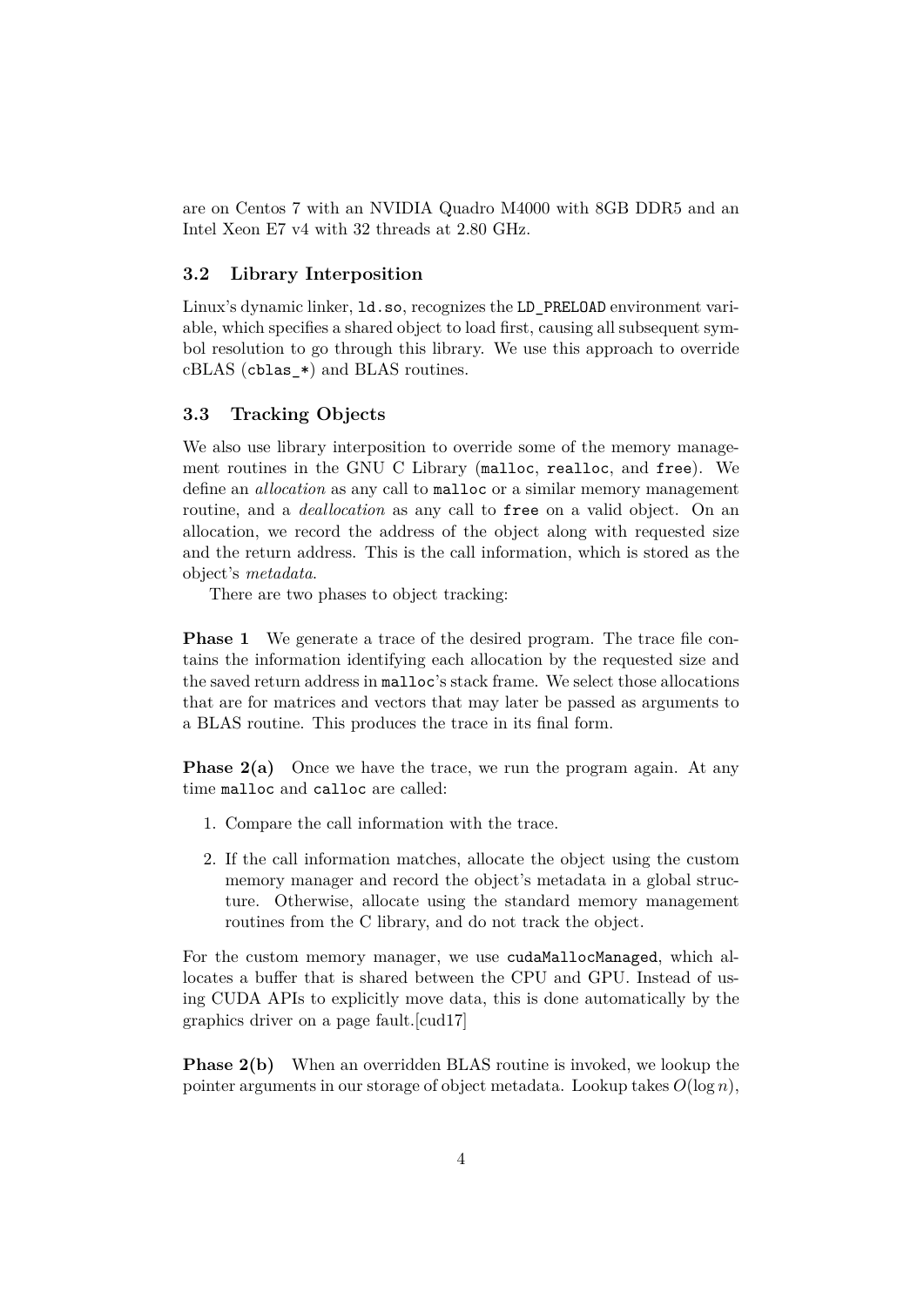where  $n$  is the number of tracked memory objects.<sup>1</sup> If there is an entry, we need not explicitly copy the argument to the GPU. Then we invoke the equivalent CUDA API call for the BLAS routine.

## **4 Limitations**

<span id="page-4-0"></span>Because object tracking requires knowledge of the program counter offset, which we use as an invariant between each program invocation, to obtain this information requires unwinding the stack. However, there is more involved. Recently, compilers have decided to omit using the frame pointer (%ebp) register by default as an optimization.[Fou17] This complicates a stack unwinding implementation. Furthermore, it is not enough to get the saved instruction pointers of every frame, which change under ASLR. What is invariant is the offset of the program counter within the current function. But this information must be parsed from the [debug](#page-8-2) information in other sections of the program. This is what libunwind does.

Unfortunately, there is a significant performance cost associated with debug-level stack unwinding, and this contributes majorly to the overhead present in object tracking. Consequently, it was necessary to come up with a more efficient approximation.

The approximate method was to take the differences between saved instruction pointers of successive calls in the call chain. Unfortunately, this method does not work for ASLR. The data collected below was done under ASLR and therefore does not reflect any potential benefit from the objecttracking strategy.

## **5 Results**

<span id="page-4-1"></span>We compare our implementation, blas2cuda<sup>[Fer17]</sup>, against NVBLAS + Intel MKL, and just Intel MKL.

#### **5.1 Micro-benchmarks**

We use Linux's clock API to measure execution time for BLAS operations. We timed matrix multiplication on square matrices of dimension up to  $n =$ 2 <sup>14</sup>. Below are the times in seconds for each computation.

<span id="page-4-2"></span><sup>&</sup>lt;sup>1</sup>This metadata is stored using **tsearch** from the GNU C library, which is implemented with a red-black tree.[gli17]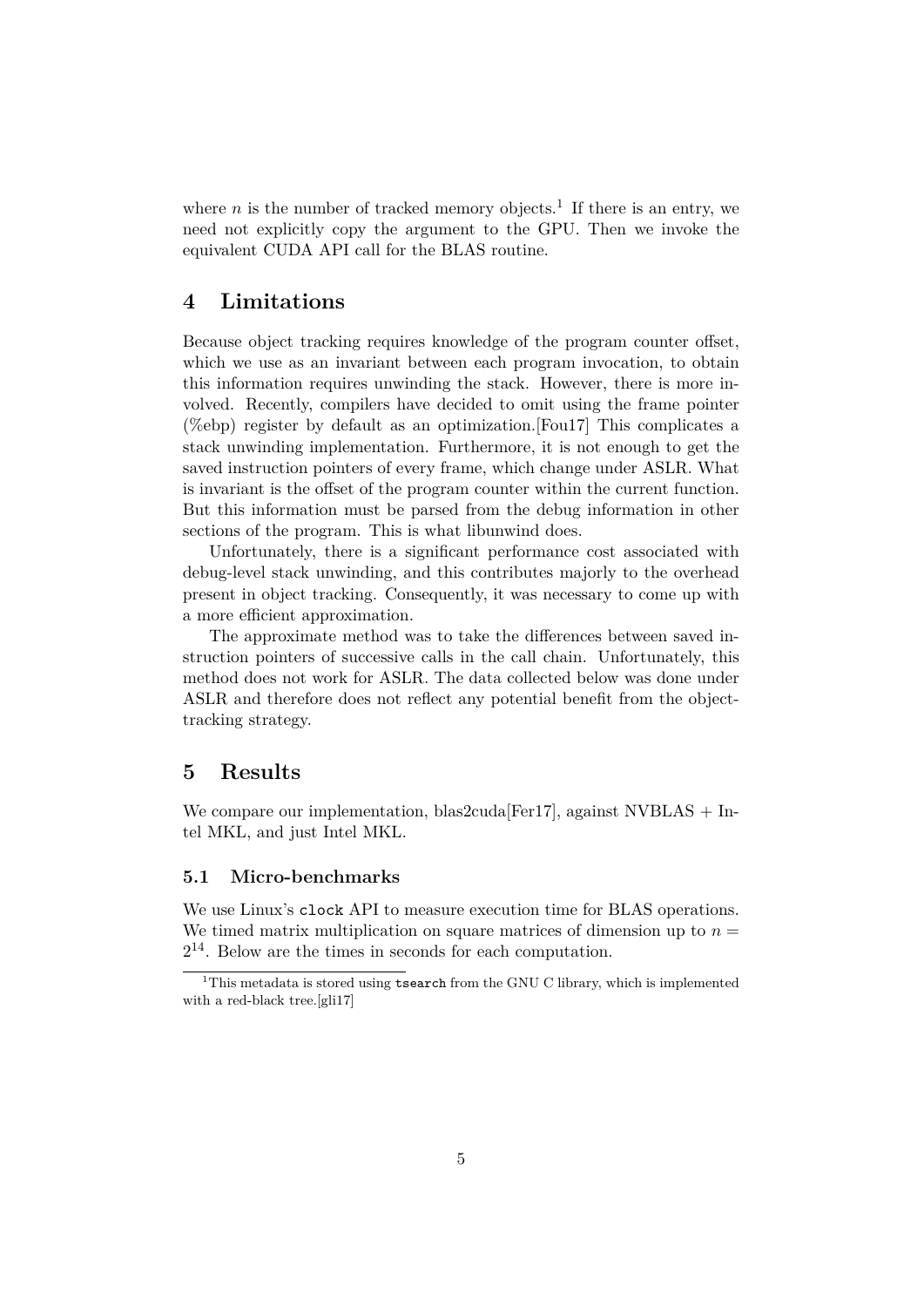|                                         | blas2cuda. | Intel MKL | <b>NVBLAS</b> |  |  |  |
|-----------------------------------------|------------|-----------|---------------|--|--|--|
| General MM                              |            |           |               |  |  |  |
| $n=2$                                   | 0.00001    | 0.00000   | 0.00000       |  |  |  |
| $n=4$                                   | 0.00001    | 0.00000   | 0.00000       |  |  |  |
| $n=8$                                   | 0.00001    | 0.00000   | 0.00000       |  |  |  |
| $n=16$                                  | 0.00001    | 0.00000   | 0.00000       |  |  |  |
| $n=32$                                  | 0.00005    | 0.00000   | 0.00000       |  |  |  |
| $n=64$                                  | 0.00005    | 0.00000   | 0.00002       |  |  |  |
| $n = 128$                               | 0.00002    | 0.00001   | 0.00008       |  |  |  |
| $n = 256$                               | 0.00008    | 0.00004   | 0.00029       |  |  |  |
| $n = 512$                               | 0.00020    | 0.00018   | 0.00226       |  |  |  |
| $n = 1024$                              | 0.00072    | 0.00098   | 0.00256       |  |  |  |
| $n = 2048$                              | 0.00291    | 0.00583   | 0.00479       |  |  |  |
| $n = 4096$                              | 0.00339    | 0.00451   | 0.00358       |  |  |  |
| $n = 8192$                              | 0.00598    | 1.01000   | 0.00783       |  |  |  |
| Matrix multiplication - microbenchmarks |            |           |               |  |  |  |



Figure 1: General Matrix Multiplication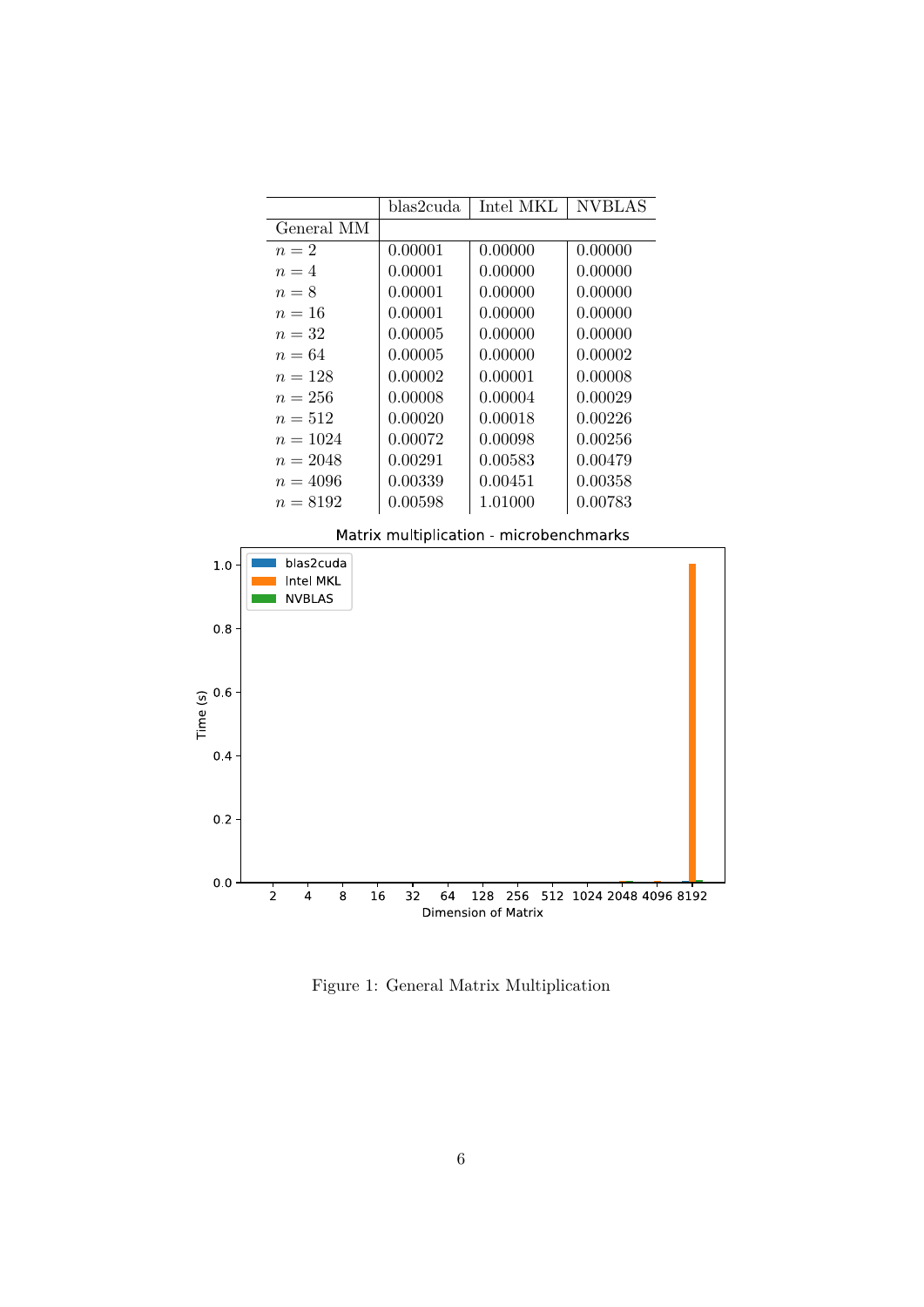|                 | blas2cuda | Intel MKL | <b>NVBLAS</b> |
|-----------------|-----------|-----------|---------------|
| MM with Complex |           |           |               |
| $n=2$           | 0.00001   | 0.00000   | 0.00000       |
| $n=4$           | 0.00001   | 0.00000   | 0.00000       |
| $n=8$           | 0.00001   | 0.00001   | 0.00000       |
| $n=16$          | 0.00006   | 0.00004   | 0.00000       |
| $n=32$          | 0.00006   | 0.00006   | 0.00001       |
| $n=64$          | 0.00003   | 0.00006   | 0.00010       |
| $n = 128$       | 0.00008   | 0.00005   | 0.00028       |
| $n = 256$       | 0.00014   | 0.00012   | 0.00111       |
| $n = 512$       | 0.00034   | 0.00045   | 0.00402       |
| $n = 1024$      | 0.00135   | 0.00317   | 0.00509       |
| $n = 2048$      | 0.00713   | 0.00394   | 0.00002       |
| $n = 4096$      | 0.00018   | 0.00965   | 0.00932       |
| $n = 8192$      | 2.01000   | 4.00000   | 2.01000       |

Matrix multiplication with complex numbers - microbenchmarks



Figure 2: Matrix Multiplication with Complex Numbers

### **5.2 Octave**

Octave only uses the  $\{s,c,d,z\}$ gemm Level 3 BLAS routine for matrixmatrix multiplication. Below are the times in seconds for each computation.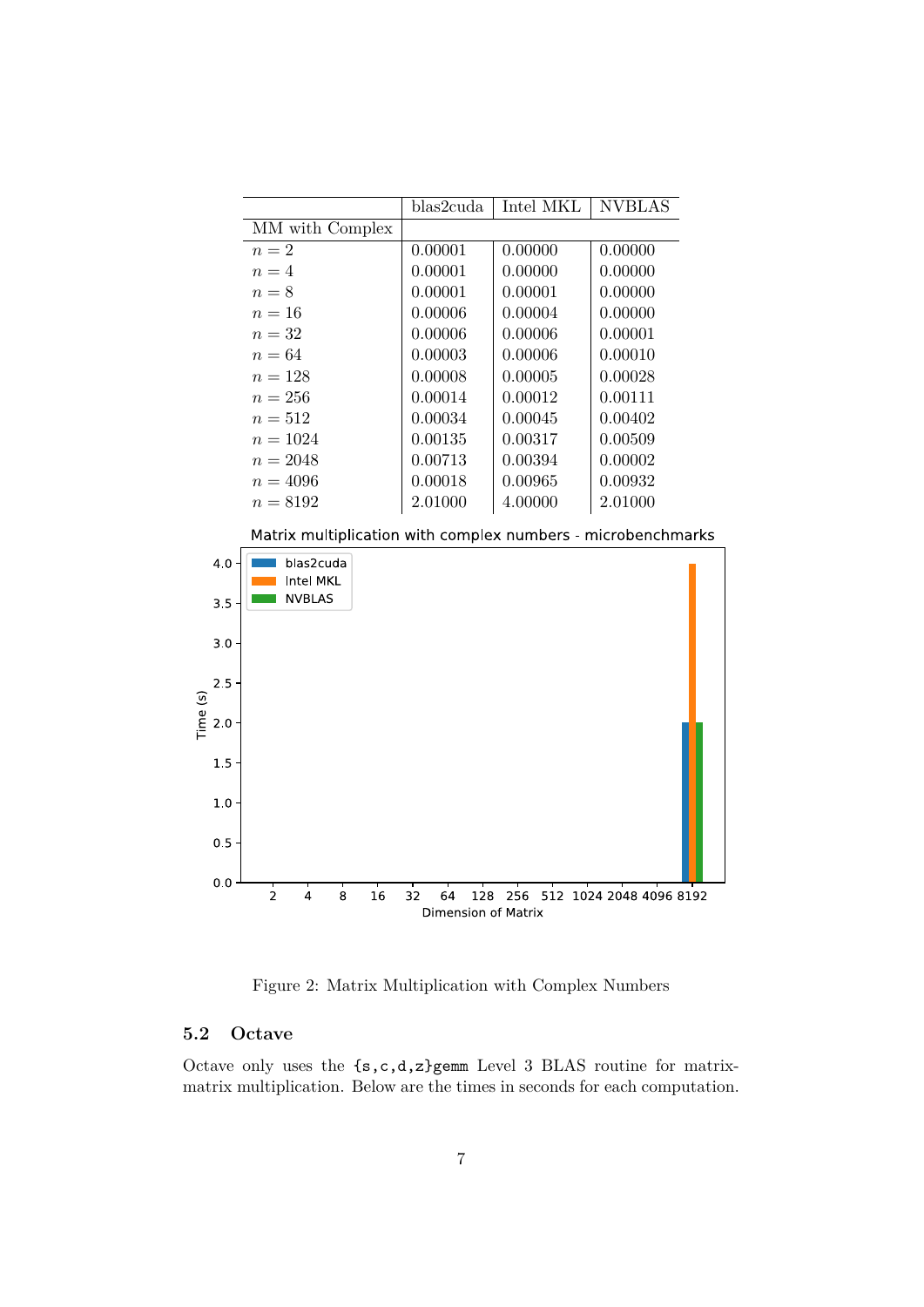

Figure 3: Matrix Multiplication - GNU Octave

#### **5.3 Conclusions**

The data show that a naive approach to GPU acceleration without object tracking, even still, yields considerable performance gains of 2x to 10x. The challenge of future work is to improve performance of stack unwinding and